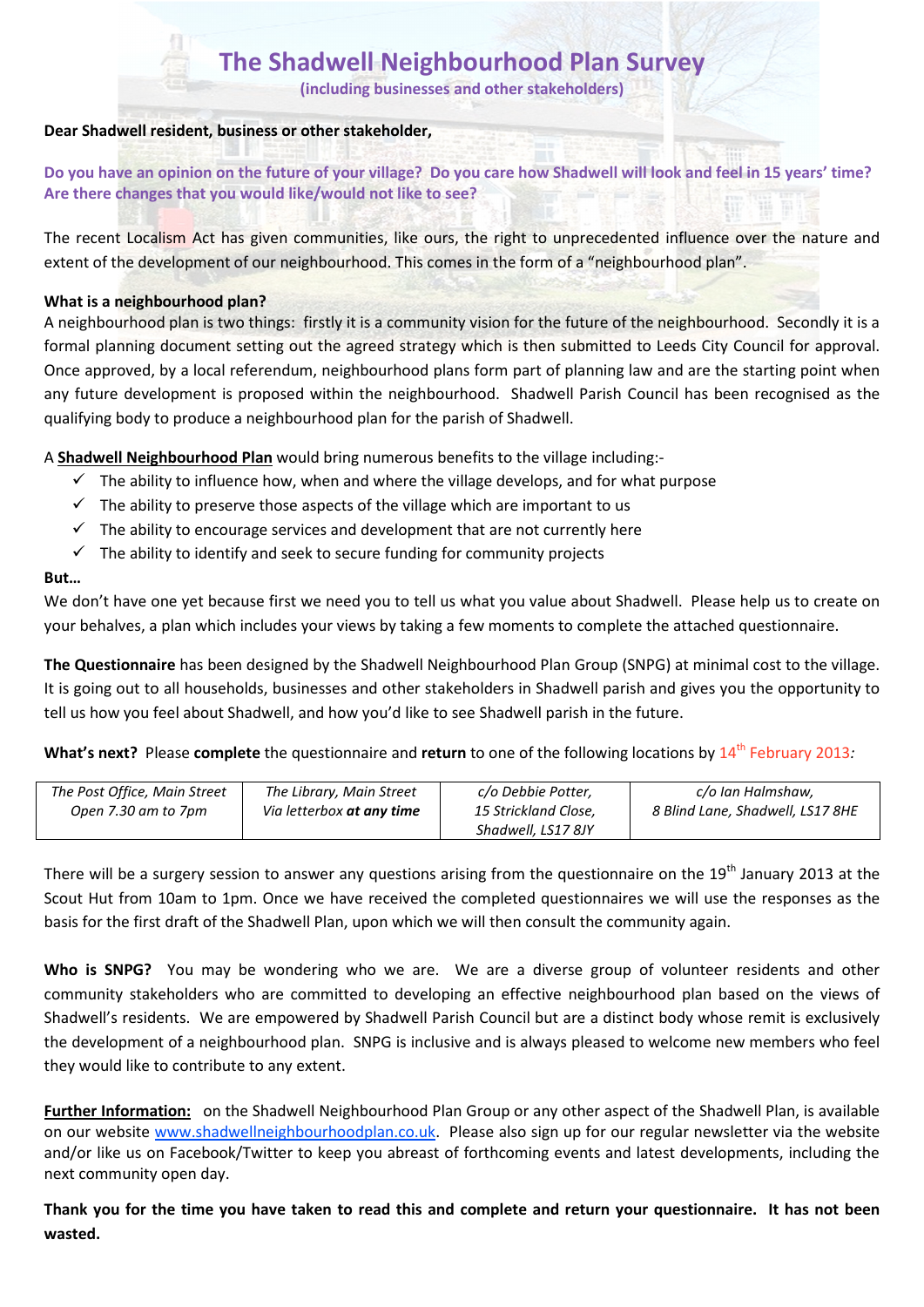# **Section A – Your Village**

|                       | What do you appreciate about living in Shadwell?                  | <b>Not</b> |                |                |                | <b>Highly important</b> |
|-----------------------|-------------------------------------------------------------------|------------|----------------|----------------|----------------|-------------------------|
|                       | (Tick one box per row)                                            | important  | $\overline{2}$ | $\overline{3}$ | $\overline{a}$ | 5                       |
| $\odot$               | Rural atmosphere                                                  |            |                |                |                |                         |
| $\lceil \cdot \rceil$ | Good school catchment                                             |            |                |                |                |                         |
| G                     | Good local shops and businesses providing a familiar service      |            |                |                |                |                         |
| ₫                     | Good transport links to other urban centres                       |            |                |                |                |                         |
| $\odot$               | Open/green spaces inside and surrounding the village              |            |                |                |                |                         |
| 9                     | Strong sense of community / village identity                      |            |                |                |                |                         |
| $\mathbf{B}$          | Working farms in and surrounding the village                      |            |                |                |                |                         |
| $\mathfrak{b}$        | Separation from other surrounding villages by fields, countryside |            |                |                |                |                         |
|                       | Overall balance of population and facilities                      |            |                |                |                |                         |
|                       | Varied building styles throughout the village                     |            |                |                |                |                         |
| k                     | Variety of village activities/community groups                    |            |                |                |                |                         |
|                       | Easy access to countryside                                        |            |                |                |                |                         |
| $\sqrt{10}$           | Low level of crime                                                |            |                |                |                |                         |
| $\Box$                | Other (please write in)                                           |            |                |                |                |                         |

|                                          | Which, if any, would you like to have more of in Shadwell in the future?<br>(Tick one box per row) | <b>Not</b><br>important | $\overline{2}$ | $\overline{3}$ | 4 | <b>Highly</b><br>important<br>5 |
|------------------------------------------|----------------------------------------------------------------------------------------------------|-------------------------|----------------|----------------|---|---------------------------------|
| $\begin{array}{c} \boxed{3} \end{array}$ | More pre-school facilities e.g. nurseries, playgroups                                              |                         |                |                |   |                                 |
| $\mathbf{b}$                             | More pre-teen facilities e.g. cub scouts, junior sports                                            |                         |                |                |   |                                 |
| $\circled{c}$                            | More facilities for teen/young adults e.g. youth centre                                            |                         |                |                |   |                                 |
| $\mathbf{C}$                             | More facilities for older people e.g. social activities                                            |                         |                |                |   |                                 |
| $\odot$                                  | More local shops                                                                                   |                         |                |                |   |                                 |
| f                                        | More local schools                                                                                 |                         |                |                |   |                                 |
| 3.                                       | More built leisure facilities e.g. sports buildings                                                |                         |                |                |   |                                 |
| b.                                       | More parks and play areas                                                                          |                         |                |                |   |                                 |
|                                          | More health facilities e.g. GP surgery, dentists                                                   |                         |                |                |   |                                 |
|                                          | Improved parking facilities                                                                        |                         |                |                |   |                                 |
|                                          | Improved roads                                                                                     |                         |                |                |   |                                 |
| m                                        | Improved pavements                                                                                 |                         |                |                |   |                                 |
| $\Box$                                   | The development of a physical centre/heart to the village                                          |                         |                |                |   |                                 |
| $\circledcirc$                           | The development of a modern multipurpose community centre/meeting place                            |                         |                |                |   |                                 |
| $\vert \cdot \rangle$                    | Another pub/restaurant                                                                             |                         |                |                |   |                                 |
|                                          | Commonte if any Inloace write in                                                                   |                         |                |                |   |                                 |

Comments, if any (*please write in*)

 $\_$  ,  $\_$  ,  $\_$  ,  $\_$  ,  $\_$  ,  $\_$  ,  $\_$  ,  $\_$  ,  $\_$  ,  $\_$  ,  $\_$  ,  $\_$  ,  $\_$  ,  $\_$  ,  $\_$  ,  $\_$  ,  $\_$  ,  $\_$  ,  $\_$  ,  $\_$  ,  $\_$  ,  $\_$  ,  $\_$  ,  $\_$  ,  $\_$  ,  $\_$  ,  $\_$  ,  $\_$  ,  $\_$  ,  $\_$  ,  $\_$  ,  $\_$  ,  $\_$  ,  $\_$  ,  $\_$  ,  $\_$  ,  $\_$  ,

 $\_$  ,  $\_$  ,  $\_$  ,  $\_$  ,  $\_$  ,  $\_$  ,  $\_$  ,  $\_$  ,  $\_$  ,  $\_$  ,  $\_$  ,  $\_$  ,  $\_$  ,  $\_$  ,  $\_$  ,  $\_$  ,  $\_$  ,  $\_$  ,  $\_$  ,  $\_$  ,  $\_$  ,  $\_$  ,  $\_$  ,  $\_$  ,  $\_$  ,  $\_$  ,  $\_$  ,  $\_$  ,  $\_$  ,  $\_$  ,  $\_$  ,  $\_$  ,  $\_$  ,  $\_$  ,  $\_$  ,  $\_$  ,  $\_$  ,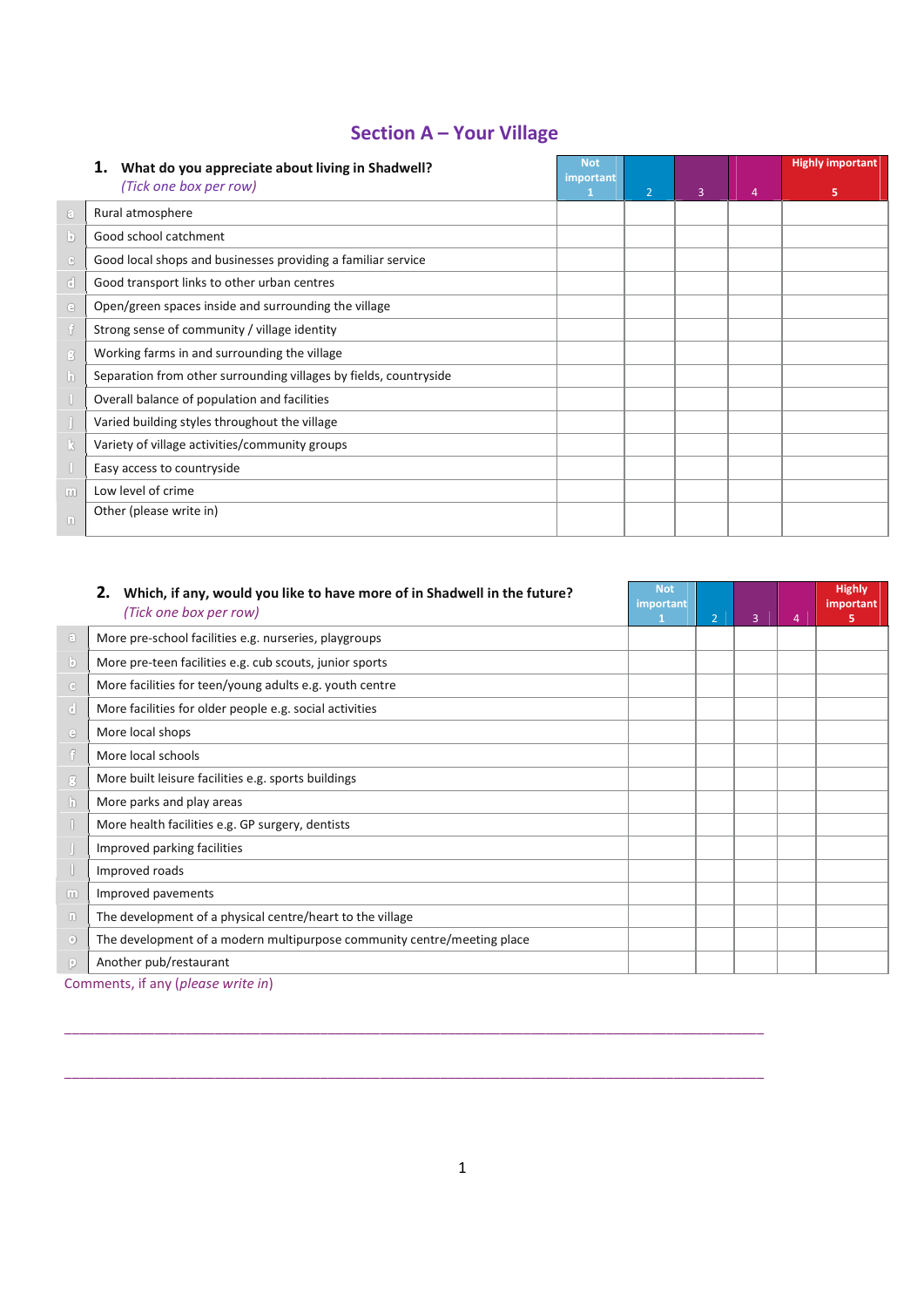# **SECTION B – Community Needs**

#### **3. How important to you, individually / as a family, are the following current village facilities?**  *(choose one box per row)*

|           |                                                                             | <b>Not</b><br>Important<br>1 | $\overline{2}$ | $\overline{\mathbf{3}}$ | $\overline{a}$ | <b>Highly</b><br>Important<br>5 |
|-----------|-----------------------------------------------------------------------------|------------------------------|----------------|-------------------------|----------------|---------------------------------|
| a         | The post office                                                             |                              |                |                         |                |                                 |
| b         | The primary school                                                          |                              |                |                         |                |                                 |
| c.        | The Scout Hut                                                               |                              |                |                         |                |                                 |
| d.        | The children's playground                                                   |                              |                |                         |                |                                 |
| e.        | The library                                                                 |                              |                |                         |                |                                 |
|           | The pub (the Red Lion)                                                      |                              |                |                         |                |                                 |
| g         | The Village Hall                                                            |                              |                |                         |                |                                 |
| h.        | The Recreation Centre (Holywell Lane)                                       |                              |                |                         |                |                                 |
|           | The allotments (Holywell Lane)                                              |                              |                |                         |                |                                 |
|           | The Methodist Church and Church Hall                                        |                              |                |                         |                |                                 |
|           | St. Pauls Church                                                            |                              |                |                         |                |                                 |
|           | Public footpaths/bridleways and cycle paths                                 |                              |                |                         |                |                                 |
| m         | The green belt                                                              |                              |                |                         |                |                                 |
| n         | The wildlife habitat                                                        |                              |                |                         |                |                                 |
| $\bullet$ | Trees and green spaces outside the greenbelt                                |                              |                |                         |                |                                 |
| p         | The conservation area (incl proposed Holywell Triangle Conservation<br>Area |                              |                |                         |                |                                 |
| q         | The Cricket Club                                                            |                              |                |                         |                |                                 |
|           | The current bus services                                                    |                              |                |                         |                |                                 |
| s.        | Fast broadband                                                              |                              |                |                         |                |                                 |
|           | Parking capacity                                                            |                              |                |                         |                |                                 |
| ū         | Road capacity                                                               |                              |                |                         |                |                                 |
|           | Emergency services (e.g. Police, Fire, and Ambulance etc.)                  |                              |                |                         |                |                                 |

Comments, if any (*please write in*)

## **4. The Neighbourhood Plan allows us to identify important structures features and spaces and help to protect them. How important do you think it is that each of these are protected for future generations?**  *(tick one box in each row)*

 $\_$  , and the contribution of the contribution of the contribution of the contribution of  $\mathcal{L}_1$ 

 $\_$  , and the contribution of the contribution of the contribution of the contribution of  $\mathcal{L}_1$ 

|   |                  | <b>Not</b><br>Important | $\overline{\mathbf{z}}$ |  | <b>Highly</b><br>Important |
|---|------------------|-------------------------|-------------------------|--|----------------------------|
| ы | The Scout Hut    |                         |                         |  |                            |
|   | The Village Hall |                         |                         |  |                            |
|   | St. Pauls Church |                         |                         |  |                            |
|   | Methodist Church |                         |                         |  |                            |
|   | The Cricket Club |                         |                         |  |                            |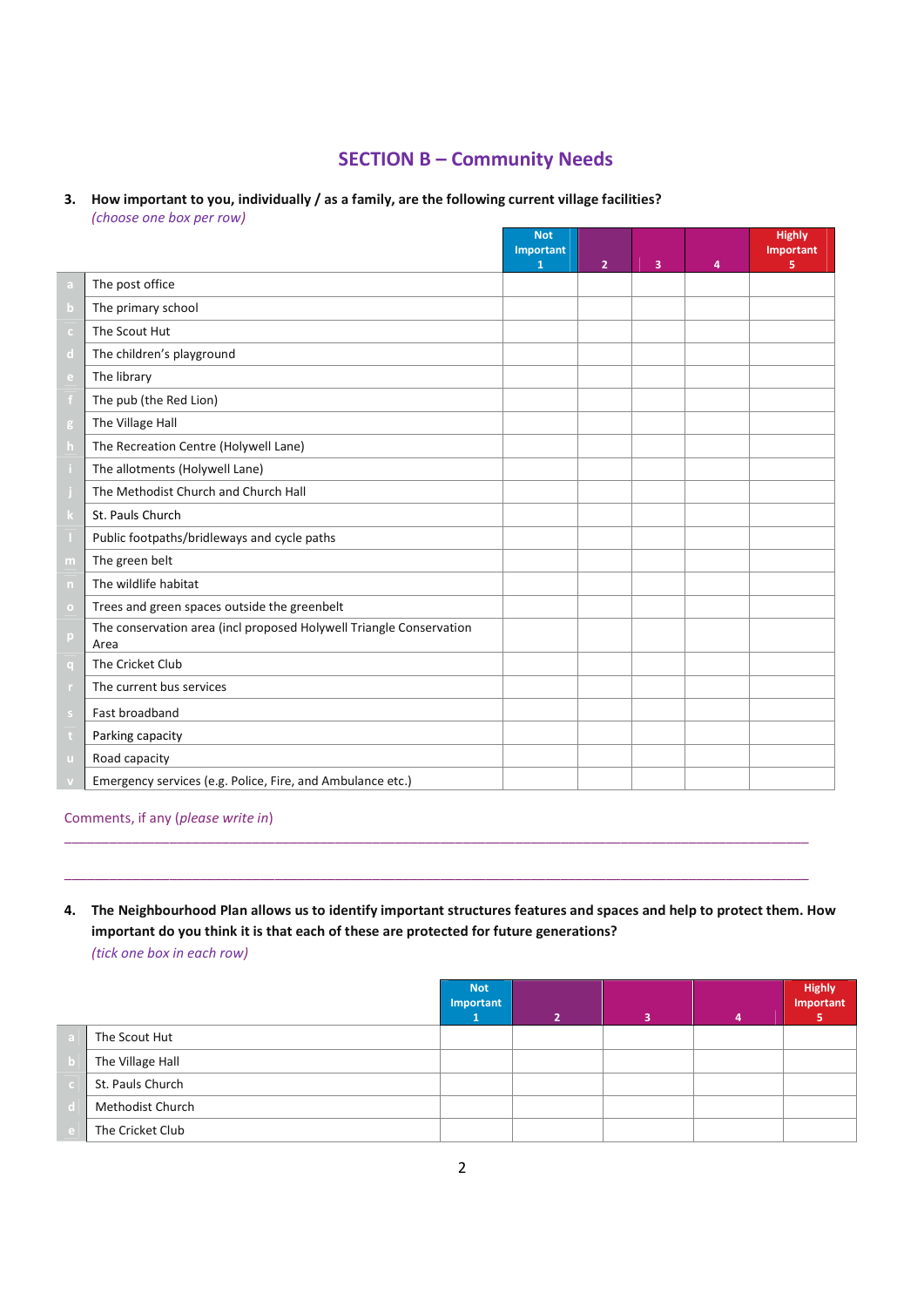|                 | <b>Red Lion Public House</b>              |  |  |  |
|-----------------|-------------------------------------------|--|--|--|
| $g_{\parallel}$ | The Post Office                           |  |  |  |
| $\mathsf{h}$    | Shadwell Primary School                   |  |  |  |
|                 | Shadwell Independent Library              |  |  |  |
|                 | The tennis courts                         |  |  |  |
|                 | Shadwell Village Fish Shop                |  |  |  |
|                 | The War Memorial                          |  |  |  |
| m               | Holywell Park (the children's playground) |  |  |  |
| n               | The village green                         |  |  |  |
| $\Omega$        | The allotments                            |  |  |  |
| p               | Pitts Wood (Collier's Lane)               |  |  |  |
| q               | Dan Quarry (Shadwell Lane)                |  |  |  |
|                 | Recreational Hall, Holywell Lane          |  |  |  |
|                 | The Green Belt                            |  |  |  |

#### Comments, if any (*please write in*)

# **Section C – Educational Needs**

 $\_$  , and the contribution of the contribution of the contribution of the contribution of  $\mathcal{L}_1$ 

 $\_$  , and the contribution of the contribution of the contribution of the contribution of  $\mathcal{L}_1$ 

#### **5. How well do you think the village is served with educational facilities?** *(Tick one box in each row)*

|              |                                          | Poor | Satisfactory | Good | <b>Very</b><br>Good | Don't<br><b>Know</b> |
|--------------|------------------------------------------|------|--------------|------|---------------------|----------------------|
| a            | Play groups/ parent & toddler groups     |      |              |      |                     |                      |
| $\mathbf b$  | Day nursery provision                    |      |              |      |                     |                      |
| c.           | Child minding                            |      |              |      |                     |                      |
| $\mathbf d$  | Nursery places                           |      |              |      |                     |                      |
| e.           | Child places available at primary school |      |              |      |                     |                      |
|              | <b>Breakfast clubs</b>                   |      |              |      |                     |                      |
| g            | After school clubs                       |      |              |      |                     |                      |
| $\mathsf{h}$ | Holiday clubs                            |      |              |      |                     |                      |
|              | Access to Secondary Education            |      |              |      |                     |                      |
|              | Access to Further Education              |      |              |      |                     |                      |
| k.           | Evening classes                          |      |              |      |                     |                      |
|              | General opportunities                    |      |              |      |                     |                      |

Comments, if any (*please write in*)

 $\_$  ,  $\_$  ,  $\_$  ,  $\_$  ,  $\_$  ,  $\_$  ,  $\_$  ,  $\_$  ,  $\_$  ,  $\_$  ,  $\_$  ,  $\_$  ,  $\_$  ,  $\_$  ,  $\_$  ,  $\_$  ,  $\_$  ,  $\_$  ,  $\_$  ,  $\_$  ,  $\_$  ,  $\_$  ,  $\_$  ,  $\_$  ,  $\_$  ,  $\_$  ,  $\_$  ,  $\_$  ,  $\_$  ,  $\_$  ,  $\_$  ,  $\_$  ,  $\_$  ,  $\_$  ,  $\_$  ,  $\_$  ,  $\_$  ,

 $\_$  ,  $\_$  ,  $\_$  ,  $\_$  ,  $\_$  ,  $\_$  ,  $\_$  ,  $\_$  ,  $\_$  ,  $\_$  ,  $\_$  ,  $\_$  ,  $\_$  ,  $\_$  ,  $\_$  ,  $\_$  ,  $\_$  ,  $\_$  ,  $\_$  ,  $\_$  ,  $\_$  ,  $\_$  ,  $\_$  ,  $\_$  ,  $\_$  ,  $\_$  ,  $\_$  ,  $\_$  ,  $\_$  ,  $\_$  ,  $\_$  ,  $\_$  ,  $\_$  ,  $\_$  ,  $\_$  ,  $\_$  ,  $\_$  ,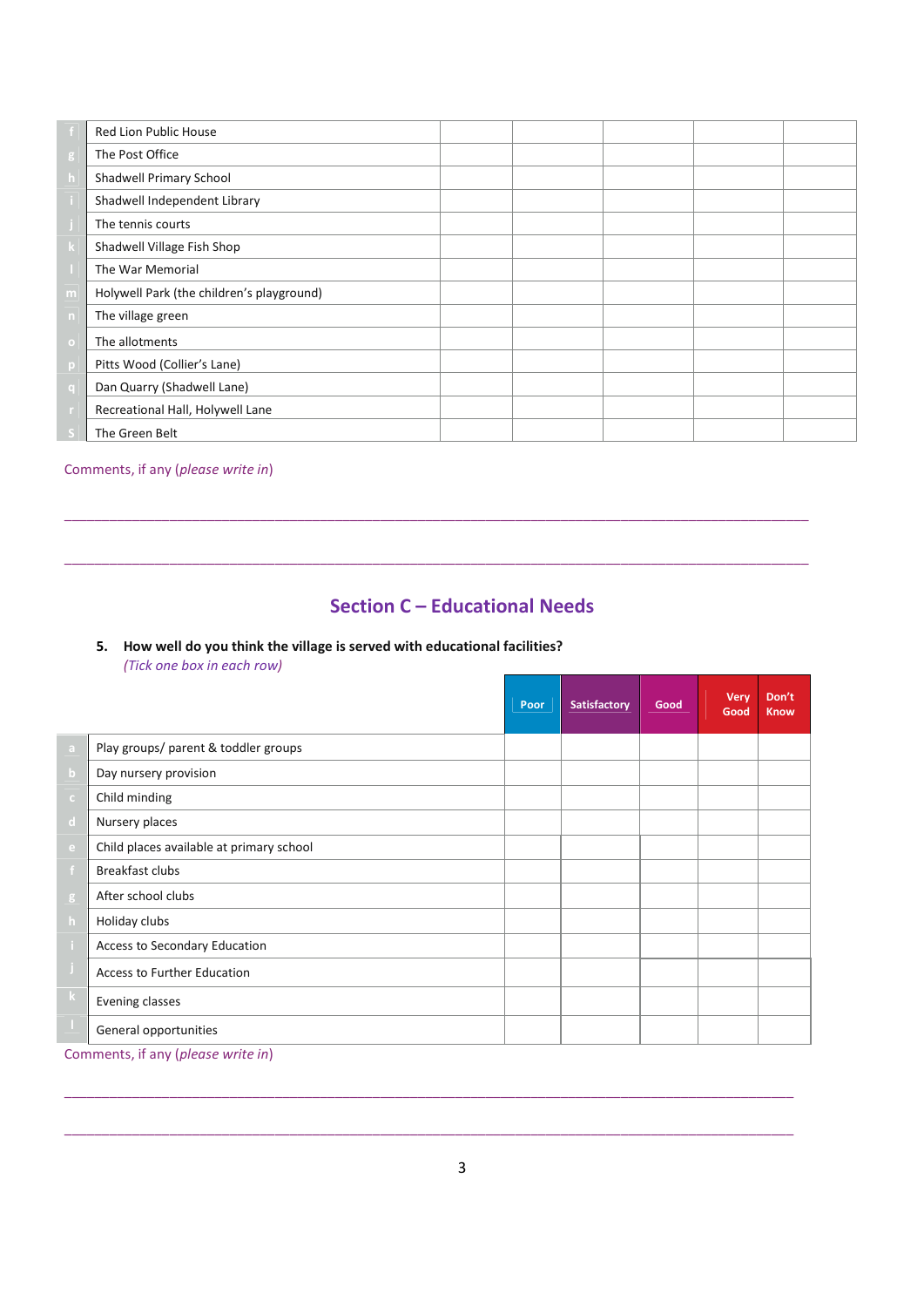## **Section D – Transport needs**

#### **6. Shadwell's public transport needs are currently served by two bus services, the 7S and the X99 (Wetherby Road):-**

|                                                                                         | <b>Extremely</b><br>Important |  |   | <b>Not</b><br>Important<br>at all |
|-----------------------------------------------------------------------------------------|-------------------------------|--|---|-----------------------------------|
|                                                                                         |                               |  | 4 |                                   |
| How important are public transport links to members of your<br>household?               |                               |  |   |                                   |
| How satisfied are you with the frequency of the existing bus<br>services form Shadwell? |                               |  |   |                                   |
| How satisfied are you with the range of destinations covered<br>by the bus services     |                               |  |   |                                   |

 $\_$  , and the set of the set of the set of the set of the set of the set of the set of the set of the set of the set of the set of the set of the set of the set of the set of the set of the set of the set of the set of th  $\_$  , and the set of the set of the set of the set of the set of the set of the set of the set of the set of the set of the set of the set of the set of the set of the set of the set of the set of the set of the set of th

#### Comments, if any (*please write in*)

#### **7. In your opinion are any changes needed with regards to the following other transport issues?**

| (Please tick one box in each row) |                                            | <b>Significant</b><br><b>Reduction</b> |                | <b>No</b><br>change |   | <b>Significant</b><br><b>Increase</b> |
|-----------------------------------|--------------------------------------------|----------------------------------------|----------------|---------------------|---|---------------------------------------|
|                                   |                                            | $\mathbf{1}$                           | $\overline{2}$ | 3                   | 4 | 5                                     |
|                                   | Speed of vehicles through Shadwell         |                                        |                |                     |   |                                       |
|                                   | Parking capacity in Shadwell               |                                        |                |                     |   |                                       |
|                                   | Road maintenance                           |                                        |                |                     |   |                                       |
|                                   | Cycle paths                                |                                        |                |                     |   |                                       |
|                                   | Public Rights of Way                       |                                        |                |                     |   |                                       |
|                                   | Speed humps/other traffic calming measures |                                        |                |                     |   |                                       |
| g                                 | <b>HGV traffic</b>                         |                                        |                |                     |   |                                       |
|                                   | Pavements                                  |                                        |                |                     |   |                                       |
|                                   | Comments, if any (please write in)         |                                        |                |                     |   |                                       |

 $\_$  , and the set of the set of the set of the set of the set of the set of the set of the set of the set of the set of the set of the set of the set of the set of the set of the set of the set of the set of the set of th  $\_$  , and the set of the set of the set of the set of the set of the set of the set of the set of the set of the set of the set of the set of the set of the set of the set of the set of the set of the set of the set of th

# **Section E – Other community businesses, services and facilities**

**8.** Please provide details of other development opportunities for businesses, services and facilities that might benefit our community**:-** 

\_\_\_\_\_\_\_\_\_\_\_\_\_\_\_\_\_\_\_\_\_\_\_\_\_\_\_\_\_\_\_\_\_\_\_\_\_\_\_\_\_\_\_\_\_\_\_\_\_\_\_\_\_\_\_\_\_\_\_\_\_\_\_\_\_\_\_\_\_\_\_\_\_\_\_\_\_\_\_\_\_\_\_\_\_\_\_

\_\_\_\_\_\_\_\_\_\_\_\_\_\_\_\_\_\_\_\_\_\_\_\_\_\_\_\_\_\_\_\_\_\_\_\_\_\_\_\_\_\_\_\_\_\_\_\_\_\_\_\_\_\_\_\_\_\_\_\_\_\_\_\_\_\_\_\_\_\_\_\_\_\_\_\_\_\_\_\_\_\_\_\_\_\_\_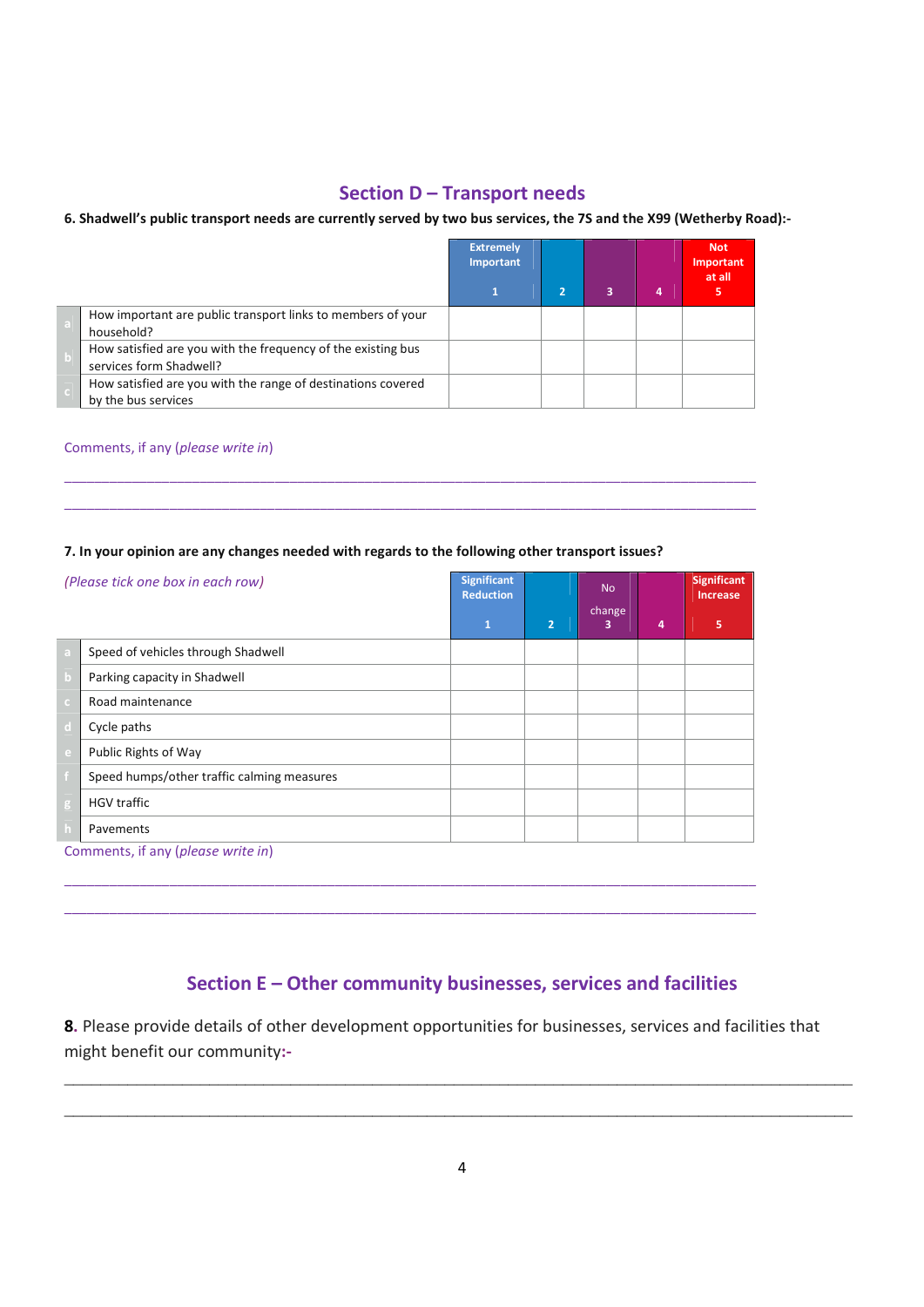# **Section F – Housing Needs**

#### **9. What do you think about the current composition of housing provision in Shadwell?**

#### *(Please tick one box in each row)*

|              |                                                                                                                         | <b>Need</b> | About | <b>Too many</b> |
|--------------|-------------------------------------------------------------------------------------------------------------------------|-------------|-------|-----------------|
|              |                                                                                                                         | more        | right | already         |
| a            | Flats/apartments                                                                                                        |             |       |                 |
| $\mathbf b$  | <b>Bungalows</b>                                                                                                        |             |       |                 |
| $\mathsf{C}$ | Low cost / affordable / starter homes                                                                                   |             |       |                 |
| $\mathbf d$  | Family housing                                                                                                          |             |       |                 |
| e.           | Luxury housing                                                                                                          |             |       |                 |
|              | Rented accommodation                                                                                                    |             |       |                 |
| $\mathbf{g}$ | Social housing                                                                                                          |             |       |                 |
| h            | Eco housing                                                                                                             |             |       |                 |
|              | Single storey                                                                                                           |             |       |                 |
|              | Two storey houses                                                                                                       |             |       |                 |
| $\bf k$      | Three storey houses                                                                                                     |             |       |                 |
|              | <b>Retirement homes</b>                                                                                                 |             |       |                 |
|              | $\sigma$ - and an extended of $\sigma$ - and $\sigma$ - $\sigma$ - $\sigma$ - $\sigma$ - $\sigma$ - $\sigma$ - $\sigma$ |             |       |                 |

 $\_$  , and the set of the set of the set of the set of the set of the set of the set of the set of the set of the set of the set of the set of the set of the set of the set of the set of the set of the set of the set of th

 $\_$  ,  $\_$  ,  $\_$  ,  $\_$  ,  $\_$  ,  $\_$  ,  $\_$  ,  $\_$  ,  $\_$  ,  $\_$  ,  $\_$  ,  $\_$  ,  $\_$  ,  $\_$  ,  $\_$  ,  $\_$  ,  $\_$  ,  $\_$  ,  $\_$  ,  $\_$  ,  $\_$  ,  $\_$  ,  $\_$  ,  $\_$  ,  $\_$  ,  $\_$  ,  $\_$  ,  $\_$  ,  $\_$  ,  $\_$  ,  $\_$  ,  $\_$  ,  $\_$  ,  $\_$  ,  $\_$  ,  $\_$  ,  $\_$  ,

Comments, if any (*please write in*)

#### **10.What style of accommodation would you like to see included in any new housing provision?**

| (Please tick one box in each row) |                 | <b>Very</b><br><b>Unsuitable</b> |                |   |   | Ideal |
|-----------------------------------|-----------------|----------------------------------|----------------|---|---|-------|
|                                   |                 |                                  | $\overline{2}$ | 3 | 4 | 5     |
| a                                 | Period style    |                                  |                |   |   |       |
| $\mathbf b$                       | Modern style    |                                  |                |   |   |       |
| $\mathsf{C}$                      | Detached        |                                  |                |   |   |       |
| $\mathsf{d}$                      | Semi-detached g |                                  |                |   |   |       |
| e                                 | Townhouse style |                                  |                |   |   |       |
|                                   | Smaller gardens |                                  |                |   |   |       |
| g                                 | Larger gardens  |                                  |                |   |   |       |

Comments, if any (*please write in*)

\_\_\_\_\_\_\_\_\_\_\_\_\_\_\_\_\_\_\_\_\_\_\_\_\_\_\_\_\_\_\_\_\_\_\_\_\_\_\_\_\_\_\_\_\_\_\_\_\_\_\_\_\_\_\_\_\_\_\_\_\_\_\_\_\_\_\_\_\_\_\_\_\_\_\_\_\_\_\_\_\_\_\_\_\_\_\_\_\_\_\_\_\_\_\_\_\_\_\_\_\_\_\_\_\_

\_\_\_\_\_\_\_\_\_\_\_\_\_\_\_\_\_\_\_\_\_\_\_\_\_\_\_\_\_\_\_\_\_\_\_\_\_\_\_\_\_\_\_\_\_\_\_\_\_\_\_\_\_\_\_\_\_\_\_\_\_\_\_\_\_\_\_\_\_\_\_\_\_\_\_\_\_\_\_\_\_\_\_\_\_\_\_\_\_\_\_\_\_\_\_\_\_\_\_\_\_\_\_\_\_

 $\_$  , and the set of the set of the set of the set of the set of the set of the set of the set of the set of the set of the set of the set of the set of the set of the set of the set of the set of the set of the set of th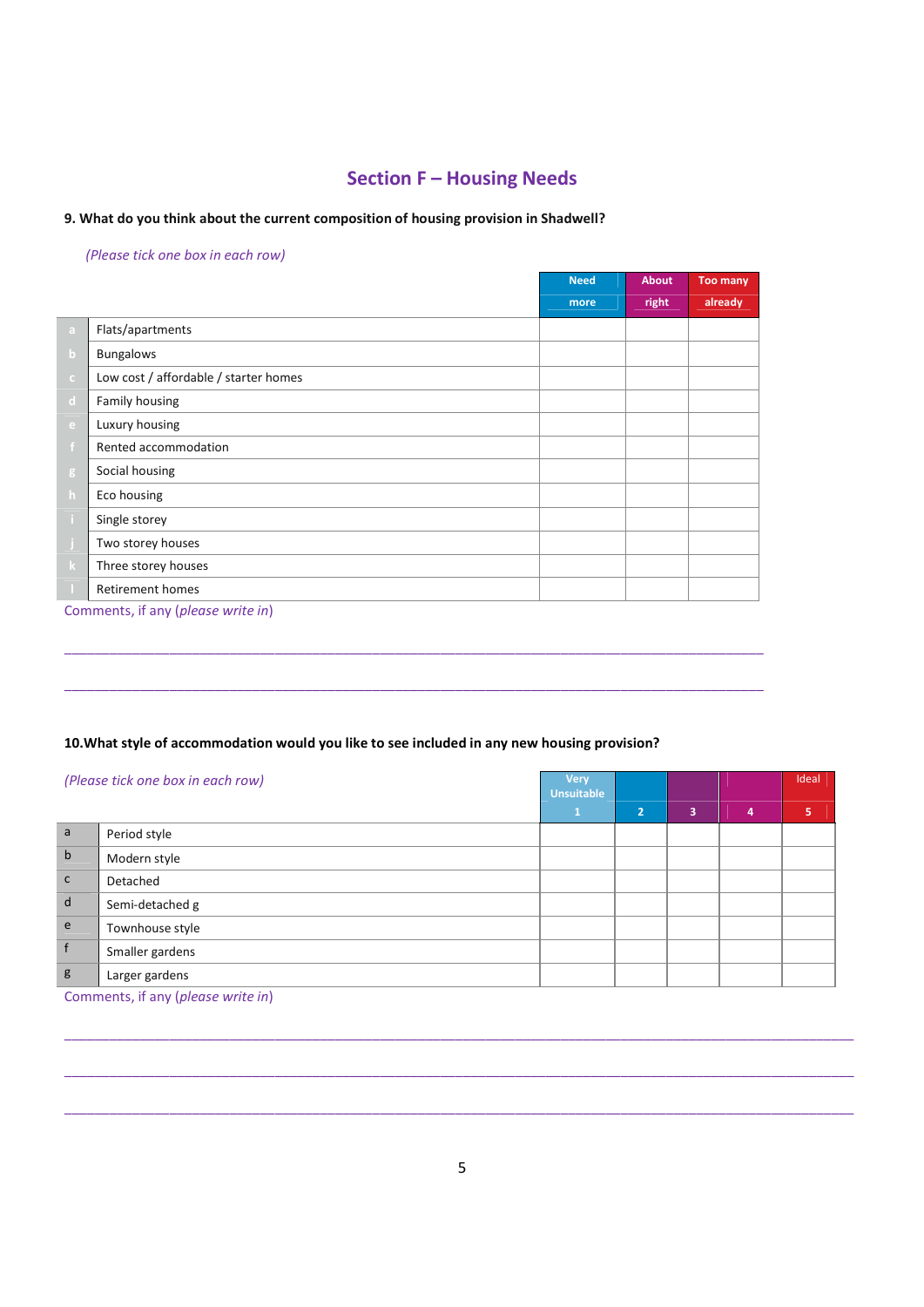|   | 11. As and when new accommodation is built, what type of building scheme, if any,<br>would you prefer? (Please tick one box in each row) | <b>Very</b><br><b>Unsuitable</b> |  | 4 | <b>Ideal</b><br>ь |
|---|------------------------------------------------------------------------------------------------------------------------------------------|----------------------------------|--|---|-------------------|
|   | One large estate                                                                                                                         |                                  |  |   |                   |
| b | A number of smaller developments                                                                                                         |                                  |  |   |                   |
|   | Individual released plots                                                                                                                |                                  |  |   |                   |
| d | Garden infill development                                                                                                                |                                  |  |   |                   |
| e | A phased development over 15years                                                                                                        |                                  |  |   |                   |
|   | Comments, if any (please write in)                                                                                                       |                                  |  |   |                   |

### **Section G – Other Issues**

\_\_\_\_\_\_\_\_\_\_\_\_\_\_\_\_\_\_\_\_\_\_\_\_\_\_\_\_\_\_\_\_\_\_\_\_\_\_\_\_\_\_\_\_\_\_\_\_\_\_\_\_\_\_\_\_\_\_\_\_\_\_\_\_\_\_\_\_\_\_\_\_\_\_\_\_\_\_\_\_\_\_\_\_\_\_\_\_\_\_\_\_\_\_\_\_\_\_\_\_\_\_\_\_\_ \_\_\_\_\_\_\_\_\_\_\_\_\_\_\_\_\_\_\_\_\_\_\_\_\_\_\_\_\_\_\_\_\_\_\_\_\_\_\_\_\_\_\_\_\_\_\_\_\_\_\_\_\_\_\_\_\_\_\_\_\_\_\_\_\_\_\_\_\_\_\_\_\_\_\_\_\_\_\_\_\_\_\_\_\_\_\_\_\_\_\_\_\_\_\_\_\_\_\_\_\_\_\_\_\_

\_\_\_\_\_\_\_\_\_\_\_\_\_\_\_\_\_\_\_\_\_\_\_\_\_\_\_\_\_\_\_\_\_\_\_\_\_\_\_\_\_\_\_\_\_\_\_\_\_\_\_\_\_\_\_\_\_\_\_\_\_\_\_\_\_\_\_\_\_\_\_\_\_\_\_\_\_\_\_\_\_\_\_\_\_\_\_

**12.** Are there any other aspects of Shadwell which you feel strongly about and which are **NOT** covered by any of the above questions?

\_\_\_\_\_\_\_\_\_\_\_\_\_\_\_\_\_\_\_\_\_\_\_\_\_\_\_\_\_\_\_\_\_\_\_\_\_\_\_\_\_\_\_\_\_\_\_\_\_\_\_\_\_\_\_\_\_\_\_\_\_\_\_\_\_\_\_\_\_\_\_\_\_\_\_\_\_\_\_

\_\_\_\_\_\_\_\_\_\_\_\_\_\_\_\_\_\_\_\_\_\_\_\_\_\_\_\_\_\_\_\_\_\_\_\_\_\_\_\_\_\_\_\_\_\_\_\_\_\_\_\_\_\_\_\_\_\_\_\_\_\_\_\_\_\_\_\_\_\_\_\_\_\_\_\_\_\_\_

\_\_\_\_\_\_\_\_\_\_\_\_\_\_\_\_\_\_\_\_\_\_\_\_\_\_\_\_\_\_\_\_\_\_\_\_\_\_\_\_\_\_\_\_\_\_\_\_\_\_\_\_\_\_\_\_\_\_\_\_\_\_\_\_\_\_\_\_\_\_\_\_\_\_\_\_\_\_\_

If so please comment below:-

# **Section H – The Key Issues**

**13.** What do you consider to be the three key issues to be addressed by the Shadwell Neighbourhood Plan? Please provide details below:-

| $\cdot\cdot$<br>11. |  |  |  |  |
|---------------------|--|--|--|--|
| $\cdots$<br>111.    |  |  |  |  |